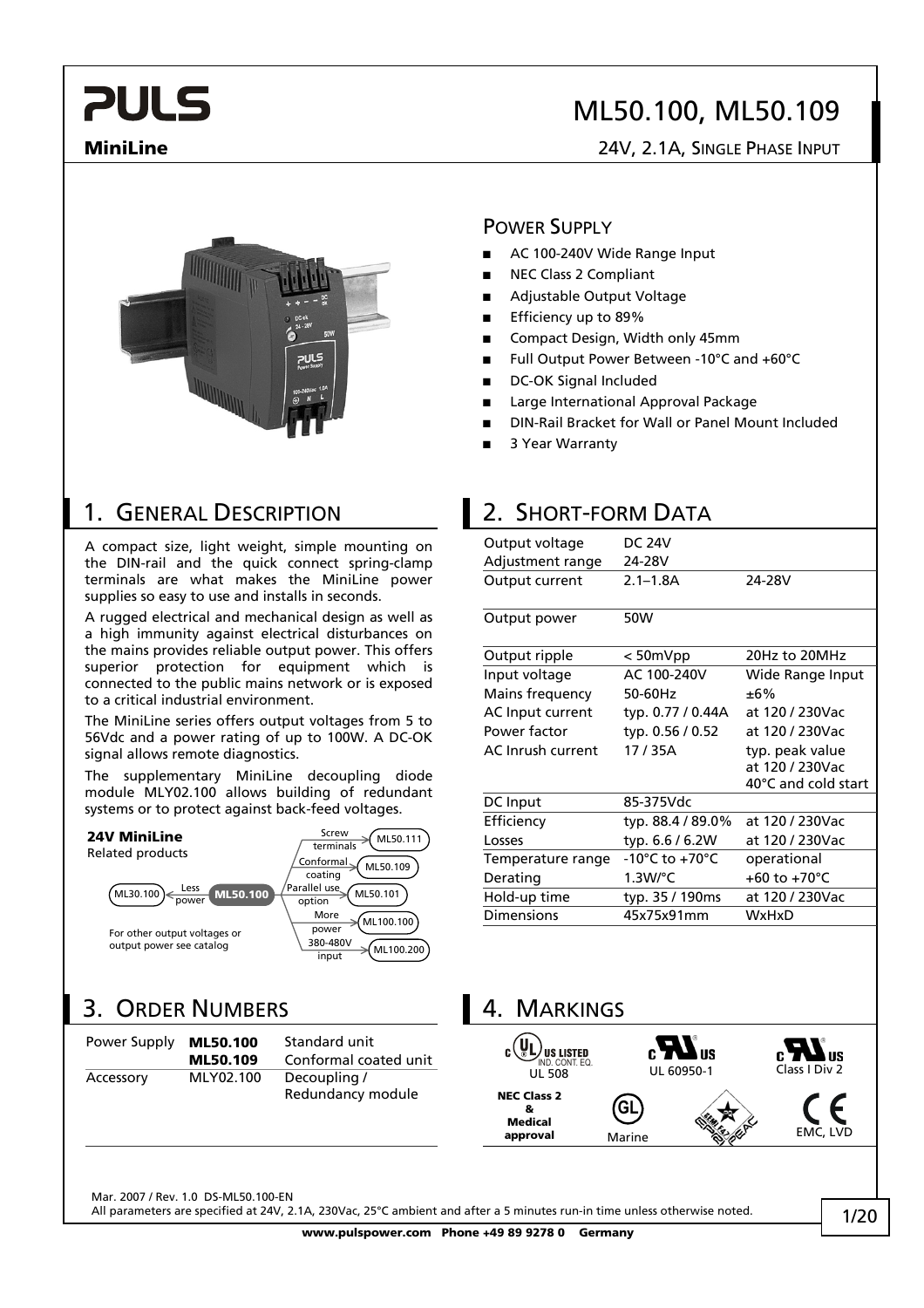## ML50.100, ML50.109

**MiniLine** 24V, 2.1A, SINGLE PHASE INPUT

| $\mathbf{1}$ . |  |
|----------------|--|
| 2.             |  |
| 3.             |  |
| 4.             |  |
| 5.             |  |
| 6.             |  |
| 7.             |  |
| 8.             |  |
| 9.             |  |
|                |  |
|                |  |
|                |  |
|                |  |
|                |  |
|                |  |
|                |  |
|                |  |
|                |  |
|                |  |
|                |  |
|                |  |

### INDEX PAGE INDEX PAGE

|  | 24. Physical Dimensions and Weight 14            |  |
|--|--------------------------------------------------|--|
|  | 25. Installation and Operation Instructions 14   |  |
|  |                                                  |  |
|  |                                                  |  |
|  |                                                  |  |
|  | 27.2. Back-feeding Loads  16                     |  |
|  |                                                  |  |
|  | 27.4. Parallel Use to Increase Output Power . 17 |  |
|  | 27.5. Parallel Use for Redundancy 17             |  |
|  | 27.6. Daisy Chaining of Outputs 18               |  |
|  | 27.7. Charging of Batteries 18                   |  |
|  | 27.8. External Input Protection 19               |  |
|  | 27.9. Inductive and Capacitive Loads  19         |  |
|  | 27.10. Operation on Two Phases 19                |  |
|  | 27.11. Use in a Tightly Sealed Enclosure  19     |  |
|  | 27.12. Mounting Orientations 20                  |  |

### INTENDED USE

The power supply shall only be installed and put into operation by qualified personnel.

This power supply is designed for installation in an enclosure and is intended for the general use, such as in industrial control, office, communication, and instrumentation equipment. Do not use this device in aircraft, trains and nuclear equipment, where malfunctioning of the power supply may cause severe personal injury or threaten human life.

### TERMINOLOGY AND ABREVIATIONS

| PE and $\bigoplus$ symbol | PE is the abbreviation for Protective Earth and has the same meaning as the symbol $\bigoplus$ .                                                                                                                                                                                                                                                                                                    |
|---------------------------|-----------------------------------------------------------------------------------------------------------------------------------------------------------------------------------------------------------------------------------------------------------------------------------------------------------------------------------------------------------------------------------------------------|
| <b>Earth, Ground</b>      | This document uses the term "earth" which is the same as the U.S. term "ground".                                                                                                                                                                                                                                                                                                                    |
| T.b.d.                    | To be defined, value or description will follow later.                                                                                                                                                                                                                                                                                                                                              |
| <b>AC 230V</b>            | A figure displayed with the AC or DC before the value represents a nominal voltage with<br>standard tolerances (usually $±15\%$ ) included.<br>E.g.: DC 12V describes a 12V battery regardless whether it is charged (13.7V) or discharged<br>(10V). As long as not otherwise stated, AC 100V and AC 230V parameters are valid at 50Hz<br>and AC 120V parameters are valid at 60Hz mains frequency. |
| <b>230Vac</b>             | A figure with the unit (Vac) at the end is a momentary figure without any additional<br>tolerances included.                                                                                                                                                                                                                                                                                        |

### **DISCLAIMER**

The information presented in this document is believed to be accurate and reliable and may change without notice. The housing is patent by PULS (US patent No US D442,923S)

No part of this document may be reproduced or utilized in any form without permission in writing from the publisher.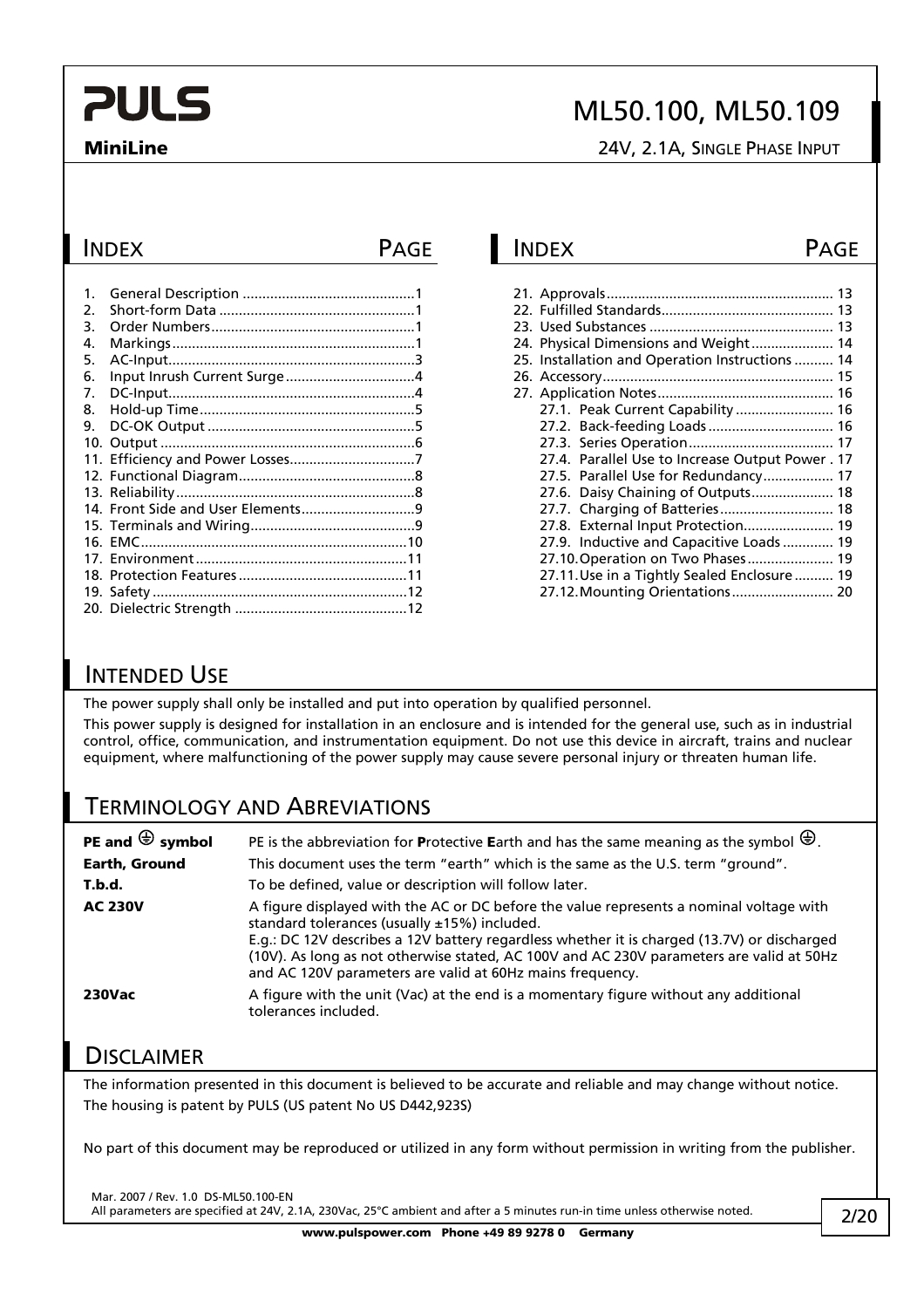## ML50.100, ML50.109

**MiniLine** 24V, 2.1A, SINGLE PHASE INPUT

# 5. AC-INPUT

| AC input          | nom. | AC 100-240V      | Wide-range input, TN-, TT-, IT-Mains, see Fig. 5-1 |                  |                                                     |
|-------------------|------|------------------|----------------------------------------------------|------------------|-----------------------------------------------------|
| AC input range    |      | 85-264Vac        | Continuous operation                               |                  |                                                     |
|                   |      | 60-85Vac         |                                                    |                  | Full power for 200ms, no damage between 0 and 85Vac |
|                   |      | 264-300Vac       | < 0.5s                                             |                  |                                                     |
| Input frequency   | nom. | $50 - 60$ Hz     | ±6%                                                |                  |                                                     |
| Turn-on voltage   | typ. | 65Vac            | Steady-state value, see Fig. 5-1                   |                  |                                                     |
| Shut-down voltage | typ. | 55Vac            | Steady-state value, see Fig. 5-1                   |                  |                                                     |
|                   |      | <b>AC 100V</b>   | <b>AC 120V</b>                                     | <b>AC 230V</b>   |                                                     |
| Input current     | typ. | 0.91A            | 0.77A                                              | 0.47A            | at 24V, 2.1A see Fig. 5-3                           |
| Power factor *)   | typ. | 0.58             | 0.56                                               | 0.52             | at 24V, 2.1A see Fig. 5-1                           |
| Crest factor **)  | typ. | 3.05             | 3.26                                               | 3.91             | at 24V, 2.1A                                        |
| Start-up delay    | typ. | 32 <sub>ms</sub> | 32 <sub>ms</sub>                                   | 32 <sub>ms</sub> | See Fig. 5-2                                        |
| Rise time         | typ. | 33 <sub>ms</sub> | 33 <sub>ms</sub>                                   | 48 <sub>ms</sub> | 0mF, 24V, 2.1A, see Fig. 5-2                        |

The power factor is the ratio of the true (or real) power to the apparent power in an AC circuit.

\*\*) The crest factor is the mathematical ratio of the peak value to RMS value of the input current waveform.

Turn-on overshoot max. 400mV 400mV 400mV See **Fig. 5-2**









typ. 45ms 45ms 60ms 2mF, 24V, 2.1A, see **Fig. 5-2**

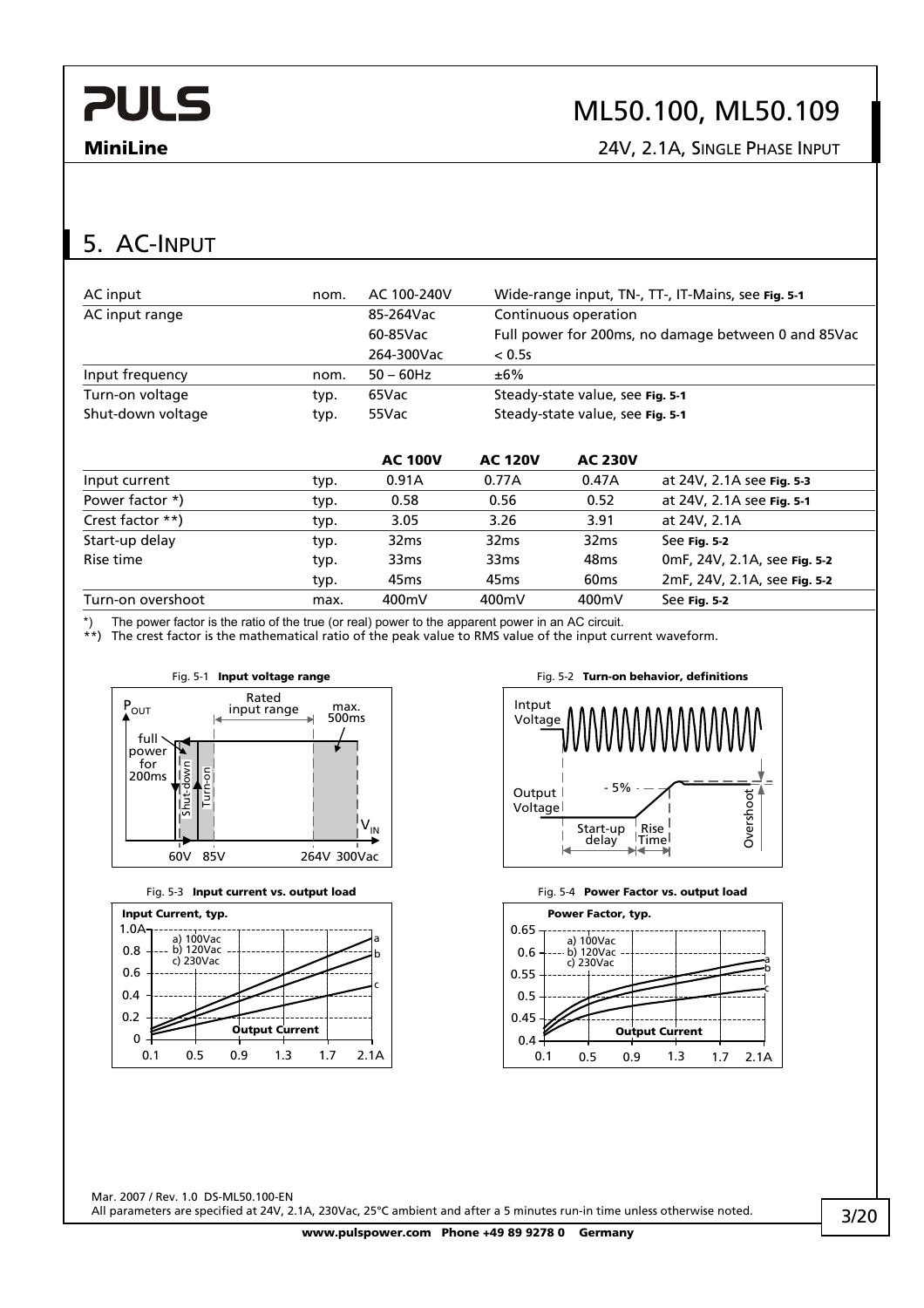# ML50.100, ML50.109

**MiniLine** 24V, 2.1A, SINGLE PHASE INPUT

### 6. INPUT INRUSH CURRENT SURGE

A NTC limits the input inrush current after turn-on of the input voltage. The inrush current is input voltage and ambient temperature dependent.

|                |      | <b>AC 100V</b>      | <b>AC 120V</b>       | <b>AC 230V</b>                |                          |
|----------------|------|---------------------|----------------------|-------------------------------|--------------------------|
| Inrush current | max. | $18A_{\text{peak}}$ | 23A <sub>peak</sub>  | 48 $\mathsf{A}_\mathsf{peak}$ | 40°C ambient, cold start |
|                | typ. | $14A_{\text{peak}}$ | 17 $A_{\text{peak}}$ | $35A_{\text{peak}}$           | 40°C ambient, cold start |
| Inrush energy  | typ. | 0.3A <sup>2</sup> S | 0.4A <sup>2</sup> s  | 1.5A <sup>2</sup> S           | 40°C ambient, cold start |



Fig. 6-1 **Input inrush current, typical behavior** Fig. 6-2 **Input inrush current, zoom into the first peak** 



disregarded in the first microseconds after switch-on.

# 7. DC-INPUT

| DC input          | nom. | DC 110-290V   | -25%/+30%                       |
|-------------------|------|---------------|---------------------------------|
| DC input range    | min. | 85-375Vdc     | Continuous operation            |
| DC input current  | typ. | 0.50A / 0.19A | 110Vdc / 300Vdc at 24V and 2.1A |
| Turn-on voltage   | typ. | 81Vdc         | Steady state value              |
| Shut-down voltage | typ. | 58Vdc         | Steady state value              |



### **Instructions for DC use:**

- a) Use a battery or similar DC source.
- b) Connect +pole to L and pole to N.
- c) Connect the PE terminal to a earth wire or to the machine ground.
- d) In case the pole of the battery is not connected to earth, use an appropriate fuse to protect the N terminal.

**www.pulspower.com Phone +49 89 9278 0 Germany** 

Mar. 2007 / Rev. 1.0 DS-ML50.100-EN All parameters are specified at 24V, 2.1A, 230Vac, 25°C ambient and after a 5 minutes run-in time unless otherwise noted.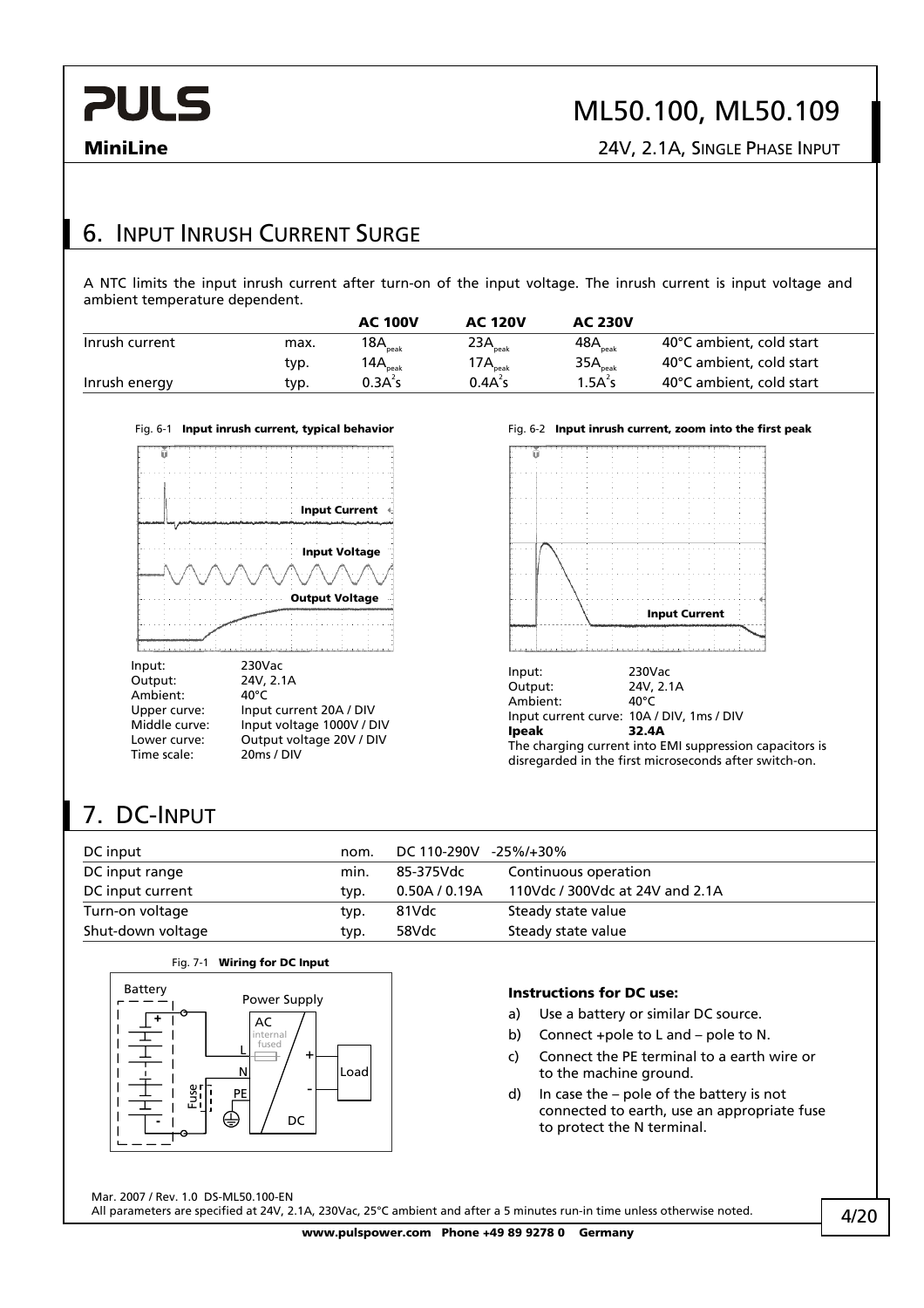# ML50.100, ML50.109

**MiniLine** 24V, 2.1A, SINGLE PHASE INPUT

### 8. HOLD-UP TIME



Note: At no load, the hold-up time can be up to several seconds. The green DC-ok lamp is also on during this time.

## 9. DC-OK OUTPUT

This feature monitors the output voltage, which is present on the output terminals.

The signal is a source output which can feed loads up to 30mA. Loads can be a 24V relay (Rcoil < 700Ohm), a LED or the input of a PLC system. The relays operates or the LED is on if output voltage exceeds the threshold level. A freewheeling diode (necessary when the load is a relay) is already included in the power supply.

| Threshold value |      | $20V + 4\%$          |                                                                                                                                                                                            |
|-----------------|------|----------------------|--------------------------------------------------------------------------------------------------------------------------------------------------------------------------------------------|
| Output current  | min. | 30 <sub>m</sub> A    | For typical values see Fig. 9-2                                                                                                                                                            |
| Output voltage  | min  | Vout – 1V<br>at 30mA | The open collector is internally linked to the positive output pole. The<br>DC-OK voltage is approximately the output voltage if the output voltage<br>is higher than the threshold level. |





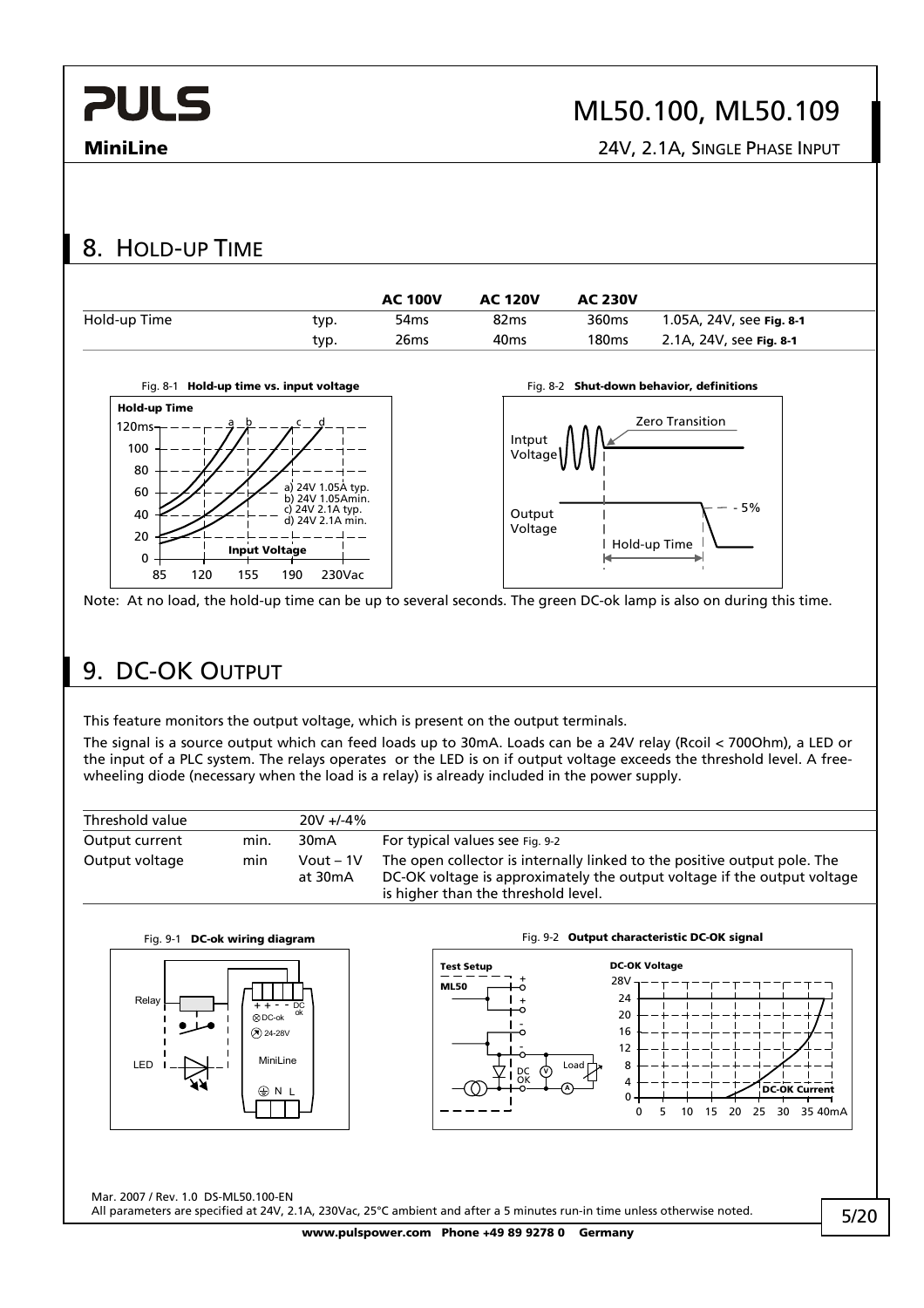## ML50.100, ML50.109

**MiniLine** 24V, 2.1A, SINGLE PHASE INPUT

### 10. OUTPUT

| Output voltage           | nom. | 24V                 |                                                    |
|--------------------------|------|---------------------|----------------------------------------------------|
| Adjustment range         | min. | 24-28V              | Guaranteed                                         |
|                          | max. | 30V                 | At clockwise end position of potentiometer         |
| Factory setting          |      | 24.5V               | ±0.2%, at full load, cold unit                     |
| Line regulation          | max. | 10 <sub>m</sub>     | 85 to 264Vac                                       |
| Load regulation          | max. | $100 \text{mV}$     | Static value, $0A \rightarrow 2.1A \rightarrow 0A$ |
| Ripple and noise voltage | max. | 50mVpp              | 20Hz to 20MHz, 50Ohm                               |
| Output capacitance       | typ. | 1600 <sub>u</sub> F |                                                    |
| Output current           | nom. | 2.1A                | At 24V, see Fig. 10-1                              |
|                          | nom. | 1.8A                | At 28V, see Fig. 10-1                              |
| Output power             | nom. | 50W                 |                                                    |
| Short-circuit current    | min. | 3.1A                | Load impedance 400mOhm, see Fig. 10-1              |
|                          | max. | 5А                  | Load impedance 400mOhm, see Fig. 10-1              |





### **Peak current capability (up to several ms)**

The power supply can deliver a peak current which is higher than the specified short term current. This helps to start current demanding loads or to safely operate subsequent circuit breakers.

The extra current is supplied by the output capacitors inside the power supply. During this event, the capacitors will be discharged and cause a voltage dip on the output. Detailed curves can be found in chapter 27.1.

| Peak current voltage dips | tvp. | from 24V to $16V$ | at 4.2A for 50ms, resistive load |
|---------------------------|------|-------------------|----------------------------------|
|                           | tvp. | from 24V to 15V   | at 10.5A for 2ms, resistive load |
|                           | tvp. | from 24V to 10.5V | at 10.5A for 5ms, resistive load |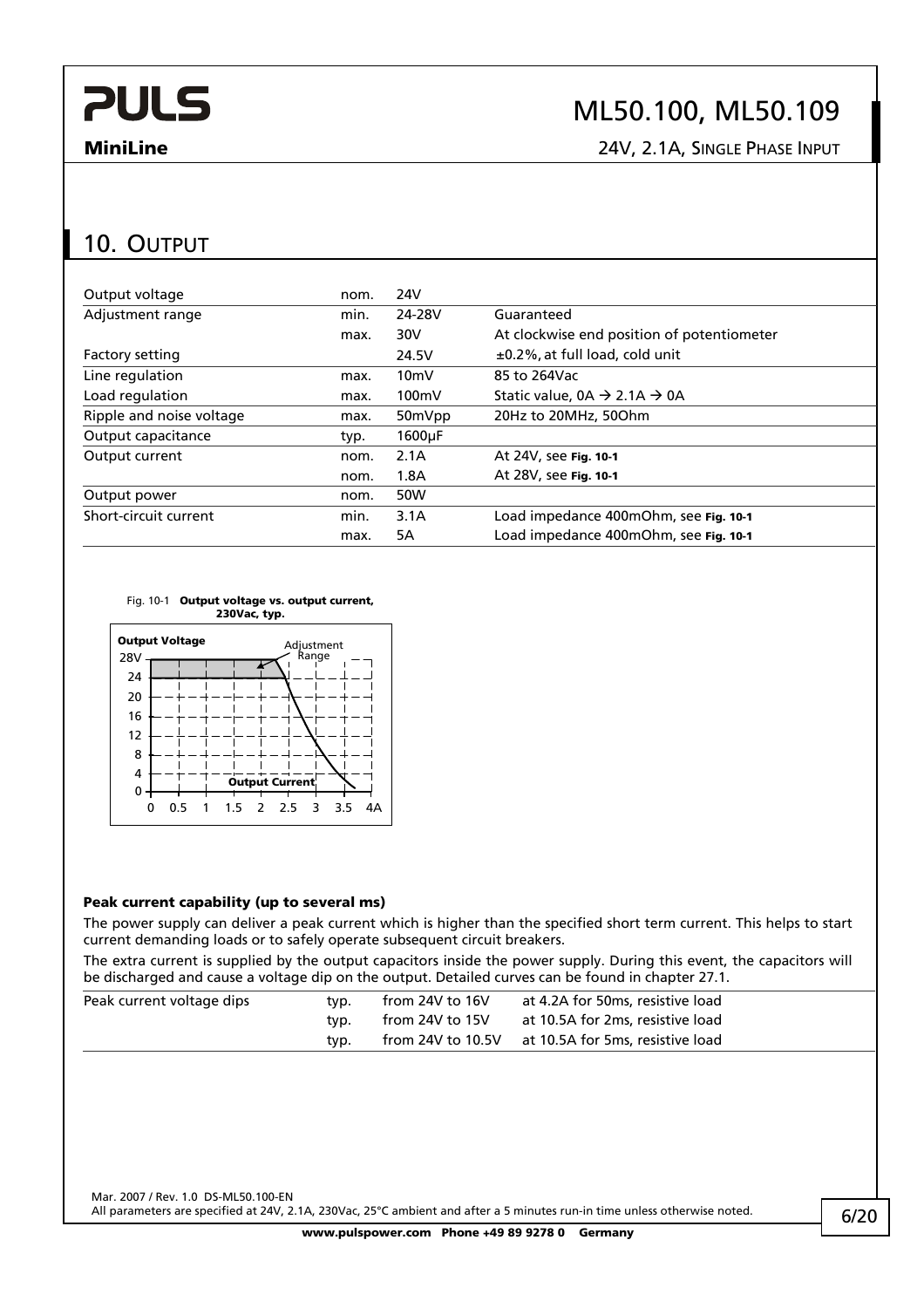# ML50.100, ML50.109

**MiniLine** 24V, 2.1A, SINGLE PHASE INPUT

### 11. EFFICIENCY AND POWER LOSSES

|              |      | <b>AC 100V</b> | <b>AC 120V</b> | <b>AC 230V</b> |            |
|--------------|------|----------------|----------------|----------------|------------|
| Efficiency   | typ. | 87.5%          | 88.4%          | 89.0%          | 2.1A, 24V  |
| Power losses | typ. | 0.6W           | 0.7W           | 1.3W           | 0А         |
|              | typ. | 4.0W           | 4.1W           | 4.4W           | 1.05A, 24V |
|              | typ. | 7.2W           | 6.6W           | 6.2W           | 2.1A, 24V  |











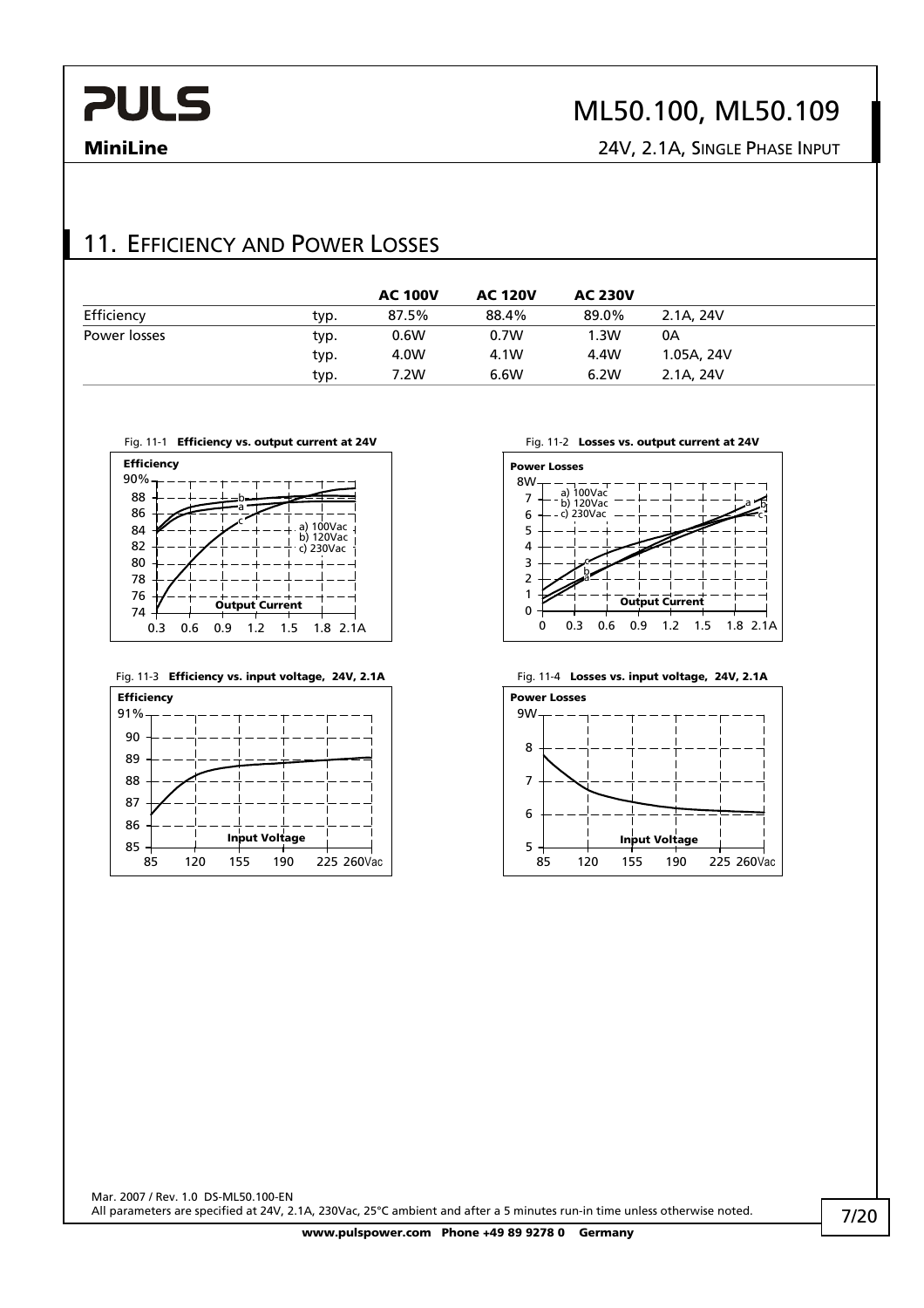## ML50.100, ML50.109

**MiniLine** 24V, 2.1A, SINGLE PHASE INPUT

## 12. FUNCTIONAL DIAGRAM



### 13. RELIABILITY

These units are extremely reliable and use only the highest quality materials. The number of critical components such as electrolytic capacitors has been reduced.

|                          |      | <b>AC 100V</b> | <b>AC 120V</b> | <b>AC 230V</b> |                                     |
|--------------------------|------|----------------|----------------|----------------|-------------------------------------|
| Lifetime expectancy      | min. | 34 000h        | 44 000h        | 54 000h        | 40°C, 24V, 2.1A                     |
|                          | min. | 112 000h       | 117 000h       | 111 000h       | 40°C, 24V, 1.05A                    |
|                          | min. | 96 000h        | 125 000h       | 152 000h       | 25°C, 24V, 2.1A                     |
| MTBF SN 29500, IEC 61709 |      | 2 383 000h     | 2456 000h      | 2613000h       | 40°C, 24V, 2.1A                     |
|                          |      | 3 977 000h     | 4 100 000h     | 4 362 000h     | 25°C, 24V, 2.1A                     |
| MTBF MIL HDBK 217F       |      | 1021000h       | 1 053 000h     | 1 120 000h     | 40°C, 24V, 2.1A, Ground Benign GB40 |
|                          |      | 1 370 000h     | 1 413 000h     | 503 000h       | 25°C, 24V, 2.1A, Ground Benign GB25 |

The **Lifetime expectancy** shown in the table indicates the operating hours (service life) and is determined by the lifetime expectancy of the built-in electrolytic capacitors.

Lifetime expectancy is specified in operational hours. Lifetime expectancy is calculated according to the capacitor's manufacturer specification. The prediction model allows a calculation of up to 15 years from date of shipment.

**MTBF** stands for **M**ean **T**ime **B**etween **F**ailure, which is calculated according to statistical device failures, and indicates reliability of a device. It is the statistical representation of the likelihood of a unit to fail and does not necessarily represent the life of a product.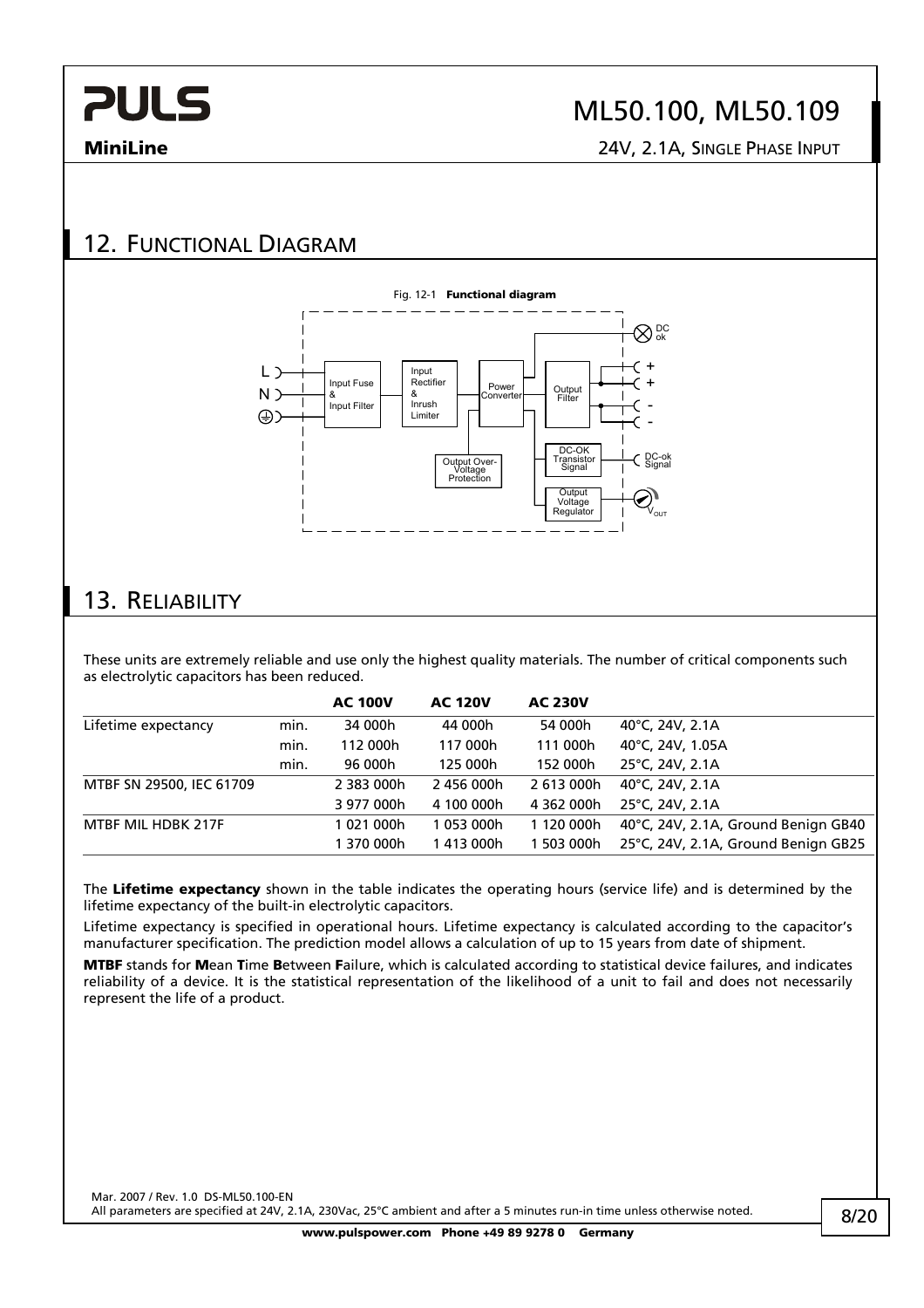## ML50.100, ML50.109

**MiniLine** 24V, 2.1A, SINGLE PHASE INPUT

## 14. FRONT SIDE AND USER ELEMENTS



### 15. TERMINALS AND WIRING

All terminals are easy to access when mounted on the panel. Input and output terminals are separated from each other (input below, output above) to help in error-free wiring. Mounting and wiring do not require any screwdriver.

| Type                  | Quick-connect spring-clamp terminals                     |   |
|-----------------------|----------------------------------------------------------|---|
| Solid wire            | $0.3 - 4$ mm <sup>2</sup>                                |   |
| Stranded wire         | $0.3 - 2.5$ mm <sup>2</sup>                              |   |
| American wire gauge   | 26-12 AWG                                                |   |
| <b>Ferrules</b>       | Allowed, but not required                                |   |
| Wire stripping length | 6mm / 0.25inch                                           |   |
| Pull-out force        | 12AWG:60N, 14AWG:50N, 16AWG:40N<br>(according to UL486E) | ົ |



### **Instructions:**

- a) Use appropriate copper cables
- b) Follow local and national installation codes and regulations!
- c) Ensure that all strands of a stranded wire enter the terminal connection!
- d) Do not use the unit without PE connection.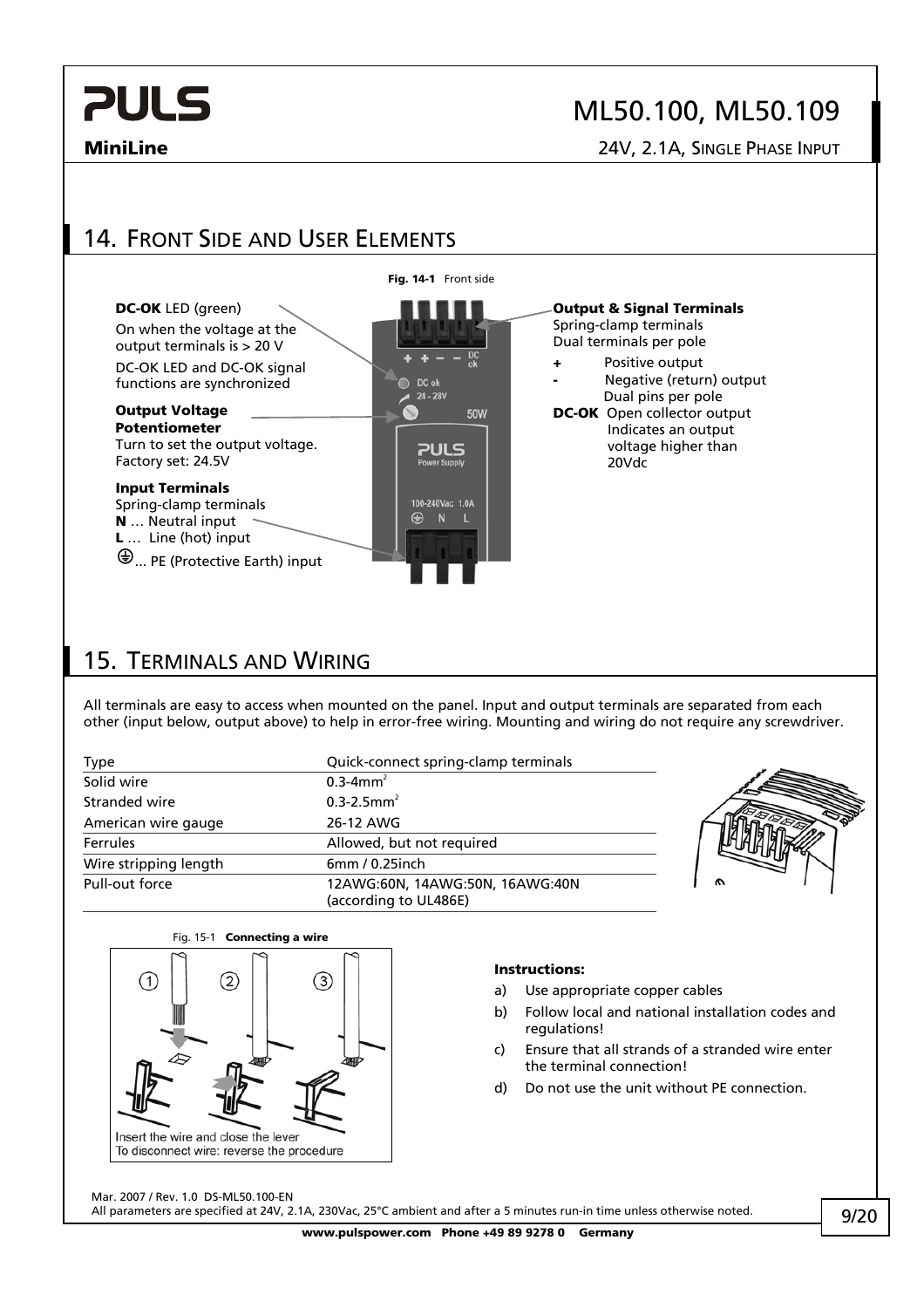# ML50.100, ML50.109

**MiniLine** 24V, 2.1A, SINGLE PHASE INPUT

## 16. EMC

The CE mark indicates conformance with EMC guideline 89/336/EEC, 93/68/EEC and the low-voltage directive (LVD) 73/23/EWG. A detailed EMC Report is available on request.

| <b>EMC Immunity</b>            | EN 61000-6-2, EN 61000-6-1    |                                                                                                  | Generic standards                                                                         |                                                                                        |
|--------------------------------|-------------------------------|--------------------------------------------------------------------------------------------------|-------------------------------------------------------------------------------------------|----------------------------------------------------------------------------------------|
| Electrostatic discharge        | EN 61000-4-2                  | Contact discharge<br>Air discharge                                                               | 8kV<br>8kV                                                                                | Criterion A<br>Criterion A                                                             |
| Electromagnetic RF field       | EN 61000-4-3                  | 80MHz-1GHz                                                                                       | 10V/m                                                                                     | Criterion A                                                                            |
| <b>Fast transients (Burst)</b> | EN 61000-4-4                  | Input lines<br>Output lines                                                                      | 4kV<br>2kV                                                                                | Criterion A<br>Criterion A                                                             |
| Surge voltage on input         | EN 61000-4-5                  | $L \rightarrow N$<br>$N/L \rightarrow PE$                                                        | 2kV<br>4kV                                                                                | Criterion A<br>Criterion A                                                             |
| Surge voltage on output        | EN 61000-4-5                  | $+ \rightarrow -$<br>$+/ \rightarrow$ PE                                                         | 500V<br>500V                                                                              | Criterion A<br>Criterion A                                                             |
| Conducted disturbance          | EN 61000-4-6                  | 0,15-80MHz                                                                                       | 10V                                                                                       | Criterion A                                                                            |
| Mains voltage dips             | EN 61000-4-11                 | 0% of 100Vac<br>40% of 100Vac<br>70% of 100Vac<br>0% of 200Vac<br>40% of 200Vac<br>70% of 200Vac | 0Vac, 20ms<br>40Vac, 200ms<br>70Vac, 500ms<br>0Vac, 20ms<br>80Vac, 200ms<br>140Vac, 500ms | Criterion A<br>Criterion C<br>Criterion A<br>Criterion A<br>Criterion A<br>Criterion A |
| Voltage interruptions          | EN 61000-4-11                 |                                                                                                  | 0Vac, 5000ms                                                                              | Criterion C                                                                            |
| Input voltage swells           | <b>PULS</b> internal standard |                                                                                                  | 300Vac, 500ms                                                                             | Criterion A                                                                            |
| Powerful transients            | <b>VDE 0160</b>               | over entire load<br>range                                                                        | 750V, 1.3ms                                                                               | Criterion A                                                                            |

### **Criterions:**

**A:** Power supply shows normal operation behavior within the defined limits.

**C:** Temporary loss of function is possible. Power supply might shut-down and restarts by itself. No damages or hazards to the power supply will occur.

| <b>EMC Emission</b>                        | EN 61000-6-3, EN 61000-6-4                          | Generic standards     |
|--------------------------------------------|-----------------------------------------------------|-----------------------|
| Conducted emission                         | EN 55011, EN 55022, FCC Part 15, CISPR 11, CISPR 22 | Class B, input lines  |
|                                            | EN 55022                                            | Class B, output lines |
| Radiated emission                          | EN 55011, EN 55022                                  | Class B               |
| Harmonic input current                     | EN 61000-3-2                                        | Fulfilled             |
| Voltage fluctuations, flicker EN 61000-3-3 |                                                     | <b>Fulfilled</b>      |

This device complies with FCC Part 15 rules.

Operation is subjected to the following two conditions: (1) this device may not cause harmful interference, and (2) this device must accept any interference received, including interference that may cause undesired operation.

**Switching frequency** variable, typ. 100kHz, (60-275kHz) lnput voltage and output load dependent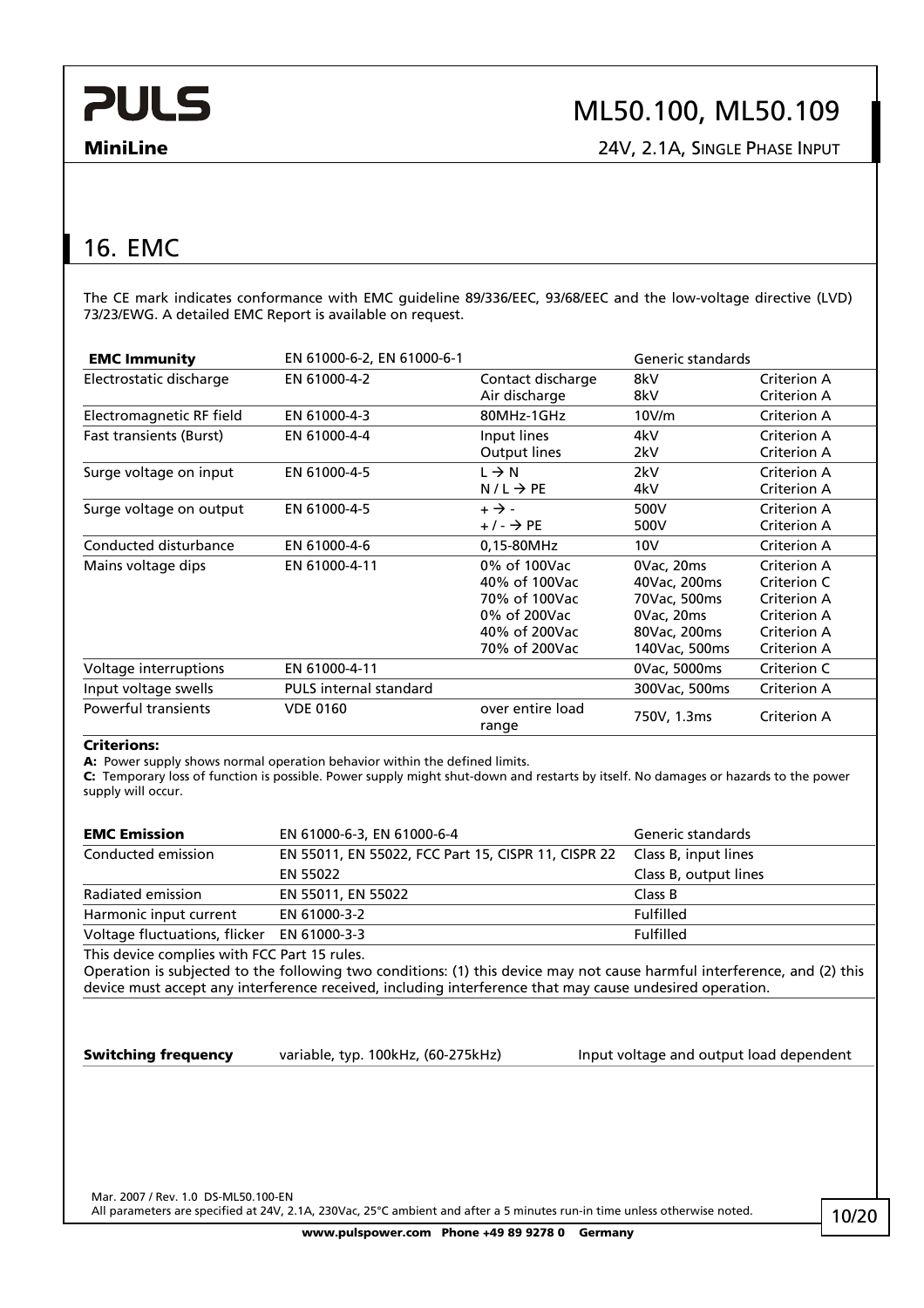# ML50.100, ML50.109

**MiniLine** 24V, 2.1A, SINGLE PHASE INPUT

### 17. ENVIRONMENT

| Operational temperature         | -10°C to +70°C (14°F to 158°F)                              | Reduce output power according to Fig. 17-1                           |
|---------------------------------|-------------------------------------------------------------|----------------------------------------------------------------------|
| Output de-rating                | $1.3$ W/°C                                                  | 60-70°C (140°F to 158°F), see Fig. 17-1                              |
| Storage temperature             | -40 to $+85^{\circ}$ C (-40°F to 185°F)                     | Storage and transportation                                           |
| Humidity                        | 5 to 95% r.H.                                               | IEC 60068-2-30<br>Do not energize while condensation is present      |
| Vibration sinusoidal            | 2-17.8Hz: ±1.6mm; 17.8-500Hz: 2q<br>2 hours / axis          | IEC 60068-2-6                                                        |
| Shock                           | 20g 6ms, 10g 11ms<br>3 bumps / direction, 18 bumps in total | IEC 60068-2-27                                                       |
| Altitude                        | 0 to 6000m (0 to 20000ft)                                   | Reduce output power or ambient<br>temperature above 2000m sea level. |
| Output de-rating (for altitude) | 3W/1000m or 5°C/1000m                                       | Above 2000m (6500ft), see Fig. 17-2                                  |
| Over-voltage category           | Ш                                                           | EN 50178, IEC 62103 altitudes < 2000m                                |
|                                 | Ш                                                           | Altitudes from 2000m to 6000m                                        |
| Degree of pollution             | 2                                                           | EN 50178, IEC 62103, non conductive                                  |

Fig. 17-1 **Output current vs. ambient temp.** Fig. 17-2 **Output current vs. altitude, 24V** 



The ambient temperature is defined 2cm below the unit.



## 18. PROTECTION FEATURES

| Output protection              | Electronically protected against overload, no-load and short-circuits |                                                                                                                                                                      |
|--------------------------------|-----------------------------------------------------------------------|----------------------------------------------------------------------------------------------------------------------------------------------------------------------|
| Output over-voltage protection | typ. 36V<br>max. 39V                                                  | In case of an internal power supply fault, a redundant<br>circuit limits the maximum output voltage. The output<br>shuts down and automatically attempts to restart. |
| Output over-current protection | electronically limited                                                | see Fig. 10-1                                                                                                                                                        |
| Degree of protection           | IP 20                                                                 | <b>EN/IEC 60529</b>                                                                                                                                                  |
| Penetration protection         | > 2.5mm in diameter                                                   | E.g. screws, small parts                                                                                                                                             |
| Over-temperature protection    | not included                                                          |                                                                                                                                                                      |
| Input transient protection     | <b>MOV</b>                                                            | <b>Metal Oxide Varistor</b>                                                                                                                                          |
| Internal input fuse            | T3.15A H.B.C.                                                         | Not user replaceable                                                                                                                                                 |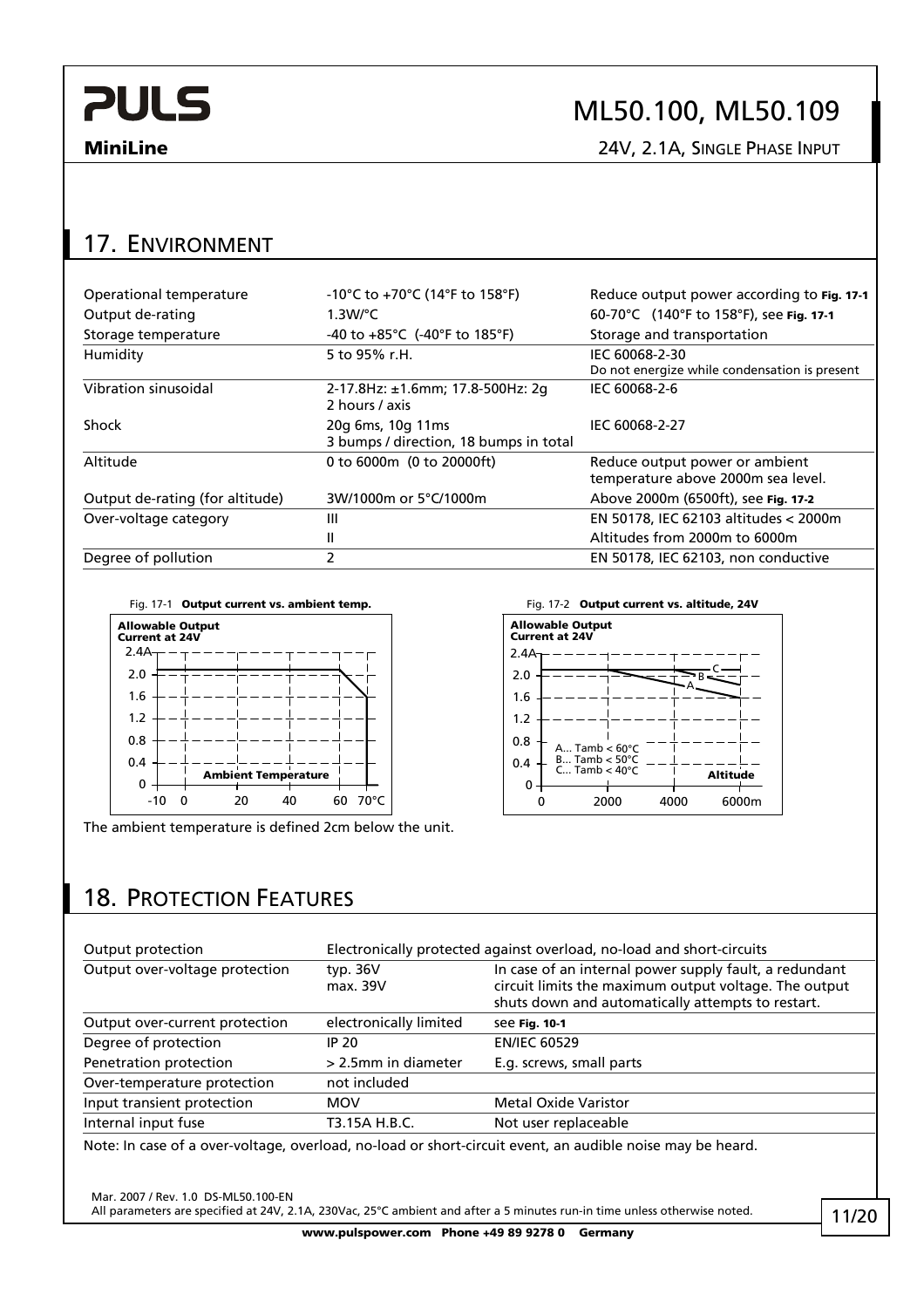# ML50.100, ML50.109

**MiniLine** 24V, 2.1A, SINGLE PHASE INPUT

### 19. SAFETY

| Input / output separation       | <b>SELV</b>                     | IEC/EN 60950-1                                  |
|---------------------------------|---------------------------------|-------------------------------------------------|
|                                 | <b>PELV</b>                     | EN 60204-1, EN 50178, IEC 62103, IEC 60364-4-41 |
|                                 | double or reinforced insulation |                                                 |
| Class of protection             |                                 | PE (Protective Earth) connection required       |
| Isolation resistance            | > 5MOhm                         | input to output, 500Vdc                         |
| Touch current (leakage current) | typ. $0.12mA$                   | 100Vac, 50Hz, TN mains                          |
|                                 | typ. 0.17mA                     | 120Vac, 60Hz, TN mains                          |
|                                 | typ. 0.29mA                     | 230Vac, 50Hz, TN mains                          |
|                                 | < 0.16mA                        | 110Vac, 50Hz, TN mains                          |
|                                 | < 0.23mA                        | 132Vac, 60Hz, TN mains                          |
|                                 | $< 0.40$ mA                     | 264Vac, 50Hz, TN mains                          |

### 20. DIELECTRIC STRENGTH

**Fig. 20-1 Dielectric strength** 



|                     |     | А       | в       |        |
|---------------------|-----|---------|---------|--------|
| Type test           | 60s | 2500Vac | 3000Vac | 500Vac |
| <b>Factory test</b> | 5s  | 2500Vac | 2500Vac | 500Vac |
| Field test          | 5s  | 2000Vac | 2000Vac | 500Vac |

### **Type tests and factory tests:**

Conducted by the manufacturer. Do not repeat test in field! **Rules for field test:**

Use appropriate test equipment which applies the voltage with a slow ramp! Connect L and N together as well as all output poles.

The output voltage is floating and has no ohmic connection to ground.

To fulfill the PELV requirements according to EN60204-1 § 6.4.1, it is recommended that either the + pole, the – pole or any other part of the output circuit should be connected to the protective earth system. This helps to avoid situations in which a load starts unexpectedly or can not be switched off when an unnoticed earth faults occur.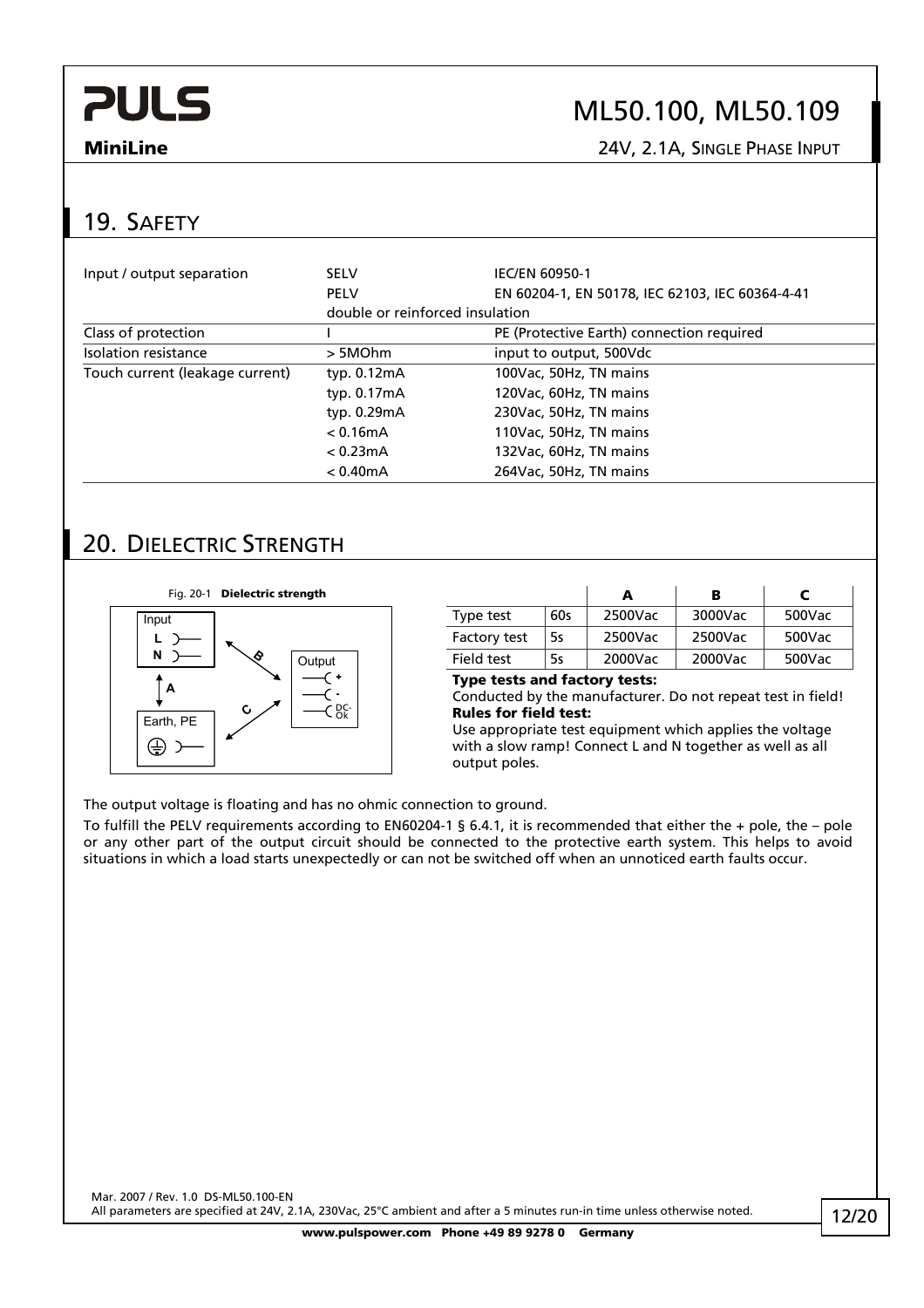## ML50.100, ML50.109

**MiniLine** 24V, 2.1A, SINGLE PHASE INPUT

| 21. APPROVALS         |                                                       |                                                                                                                                                                                                                                                                                                                                                                                                                                                                                        |
|-----------------------|-------------------------------------------------------|----------------------------------------------------------------------------------------------------------------------------------------------------------------------------------------------------------------------------------------------------------------------------------------------------------------------------------------------------------------------------------------------------------------------------------------------------------------------------------------|
| IEC 60950-1           | <b>IECEE</b><br><b>CB SCHEME</b>                      | CB Scheme,<br><b>Information Technology Equipment</b>                                                                                                                                                                                                                                                                                                                                                                                                                                  |
| IEC 60601-1           | <b>IECEE</b><br><i><b>CB SCHEME</b></i>               | CB Scheme,<br>Medical, Basic Insulation                                                                                                                                                                                                                                                                                                                                                                                                                                                |
| <b>UL 508</b>         | $_{\rm c}$ (VL)<br><b>US LISTED</b><br>IND, CONT. EQ. | LISTED as Industrial Control Equipment E198865                                                                                                                                                                                                                                                                                                                                                                                                                                         |
| UL2601                | $_{\rm c}$ <i>LR</i> <sub>3</sub>                     | <b>LISTED as Medical</b>                                                                                                                                                                                                                                                                                                                                                                                                                                                               |
| UL 60950-1            | $_{c}H_{us}$                                          | RECOGNIZED E137006 recognized for the use in U.S.A. (UL 60950-1) and Canada<br>(C22.2 No. 60950). Information Technology Equipment, Level 3                                                                                                                                                                                                                                                                                                                                            |
| <b>NEC Class 2</b>    |                                                       | Listed as Limited Power Source (LPS) in the UL 60950-1 UL report.                                                                                                                                                                                                                                                                                                                                                                                                                      |
| <b>UL 1604</b>        | $_{c}H$ <sub>us</sub>                                 | RECOGNIZED E246877 recognized for use in U.S.A. (UL 1604) and Canada (C22.2<br>No. 213-M1987) Hazardous Location Class I Div 2 T4 Groups A, B, C, D and<br>Class I Zone 2 Groups IIA, IIB and IIC                                                                                                                                                                                                                                                                                      |
|                       |                                                       | The unit is suitable for use in Class I Division 2 Groups A, B, C, D locations as well as for Class I Zone 2<br>Groups IIA, IIB and IIC locations. Substitution of components may impair suitability for Class I Division 2<br>environment. Do not disconnect equipment unless power has been switched off. Wiring must be in<br>accordance with Class I, Division 2 wiring methods of the National Electrical Code, NFPA 70, and in<br>accordance with other local or national codes. |
| Marine                | <b>GL</b><br><b>ABS</b>                               | GL (Germanischer Lloyd) classified and ABS (American Bureau for Shipping) PDA<br>for marine and offshore applications. Environmental category: C, EMC2                                                                                                                                                                                                                                                                                                                                 |
| SEMI F47              |                                                       | SEMI F47-0200 Power Quality Star<br>Ride-through compliance for semiconductor industry.<br>Full SEMI range compliance (Input: 120Vac or 208Vac)                                                                                                                                                                                                                                                                                                                                        |
|                       | 22. FULFILLED STANDARDS                               |                                                                                                                                                                                                                                                                                                                                                                                                                                                                                        |
| EN 61558-2-17         |                                                       | Safety of Power Transformers                                                                                                                                                                                                                                                                                                                                                                                                                                                           |
| EN/IEC 60204-1        |                                                       | Safety of Electrical Equipment of Machines                                                                                                                                                                                                                                                                                                                                                                                                                                             |
| <b>EN/IEC 61131-2</b> |                                                       | <b>Programmable Controllers</b>                                                                                                                                                                                                                                                                                                                                                                                                                                                        |

## 23. USED SUBSTANCES

Electrolytic capacitors included in this unit do not use electrolytes such as Quaternary Ammonium Salt Systems.

Plastic housings and other molded plastic materials are free of halogens, wires and cables are not PVC insulated.

The unit conforms to the RoHS directive 2002/96/EC

EN 50178, IEC 62103 Electronic Equipment in Power Installations

The materials used in our production process do not include the following toxic chemicals: Polychlorinated Biphenyl (PCB), Pentachlorophenol (PCP), Polychlorinated naphthalene (PCN), Polybrominated Biphenyl (PBB), Polybrominated Biphenyl Oxide (PBO), Polybrominated Diphenyl Ether (PBDE), Polychlorinated Diphenyl Ether (PCDE), Polybrominated Diphenyl Oxide (PBDO), Cadmium, Asbestos, Mercury, Silica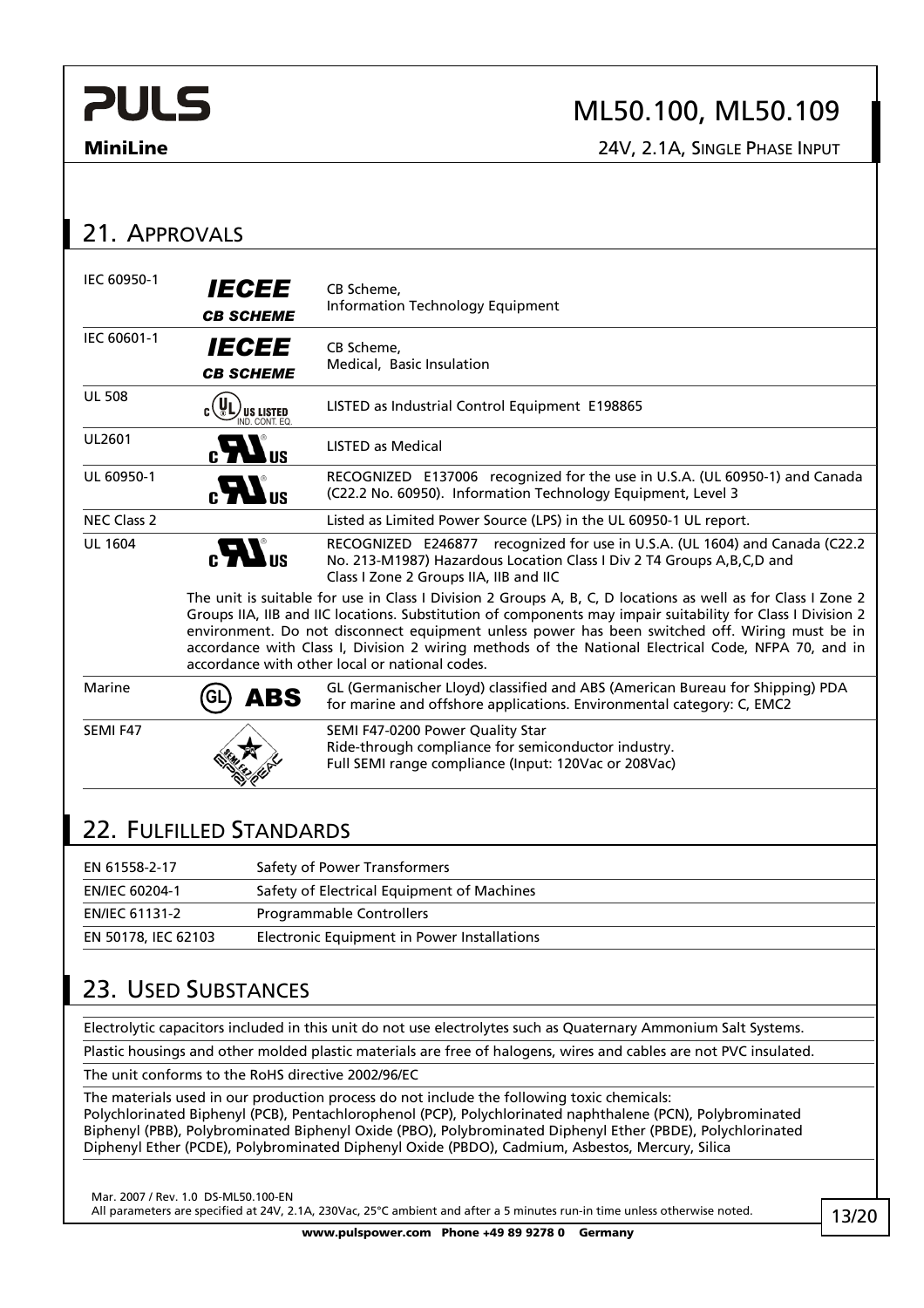## ML50.100, ML50.109

**MiniLine** 24V, 2.1A, SINGLE PHASE INPUT

### 24. PHYSICAL DIMENSIONS AND WEIGHT



Electronic files with mechanical data can be downloaded at www.pulspower.com



### 25. INSTALLATION AND OPERATION INSTRUCTIONS

### **Mounting:**

Output terminal must be located on top and input terminal on the bottom. For other orientations see chapter 27.12. An appropriate electrical and fire end-product enclosure should be considered in the end use application.

### **Cooling:**

Convection cooled, no forced cooling required. Do not cover ventilation grill (e.g. cable conduits) by more than 30%!

### **Installation clearances:**

### 25mm on top and bottom.

### **Risk of electrical shock, fire, personal injury or death!**

Do not use the unit without proper earth connection (Protective Earth).

Turn power off before working on the power supply. Protect against inadvertent re-powering.

Make sure the wiring is correct by following all local and national codes.

Do not open, modify or repair the unit.

Use caution to prevent any foreign objects from entering into the housing.

Do not use in wet locations or in areas where moisture or condensation can be expected.

### **Service parts:**

The unit does not contain any service parts. The tripping of an internal fuse is caused by an internal fault. If damage or malfunctioning should occur during operation, immediately turn power off and send unit to the factory for inspection!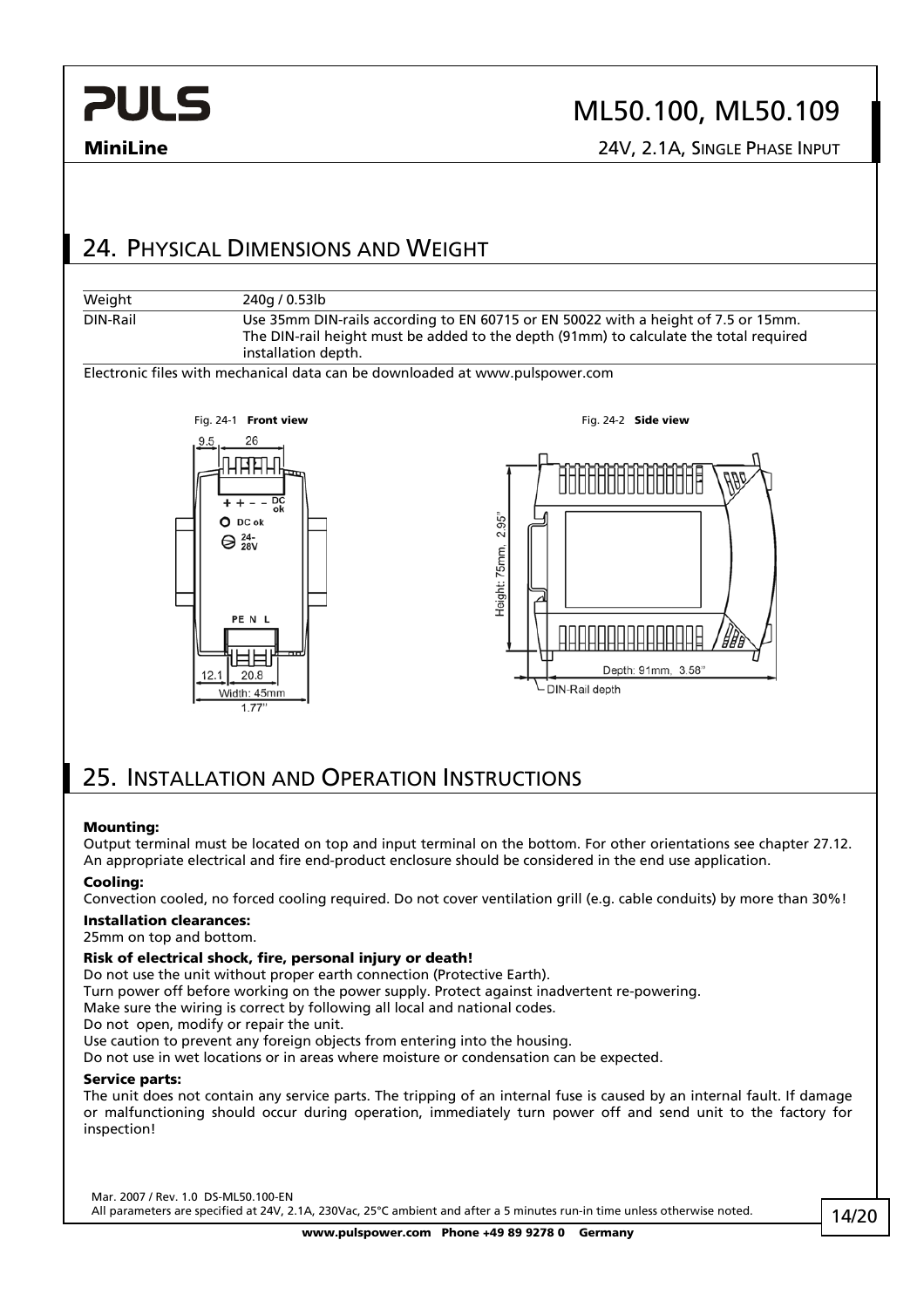# ML50.100, ML50.109

**MiniLine** 24V, 2.1A, SINGLE PHASE INPUT

## 26. ACCESSORY

### **DIN-Rail bracket for wall or panel mount**

A DIN-rail bracket is included in each shipping box.



### **MLY02.100 Dual decoupling module 2x5A**



Fig. 26-1 **DIN-Rail Bracket** Fig. 26-2 **DIN-Rail Bracket Dimensions** 



Fig. 26-3 **MLY02.100 Dual Decoupling Module** Fig. 26-4 **Redundant System with Two ML50.100 and One MLY02.100** 

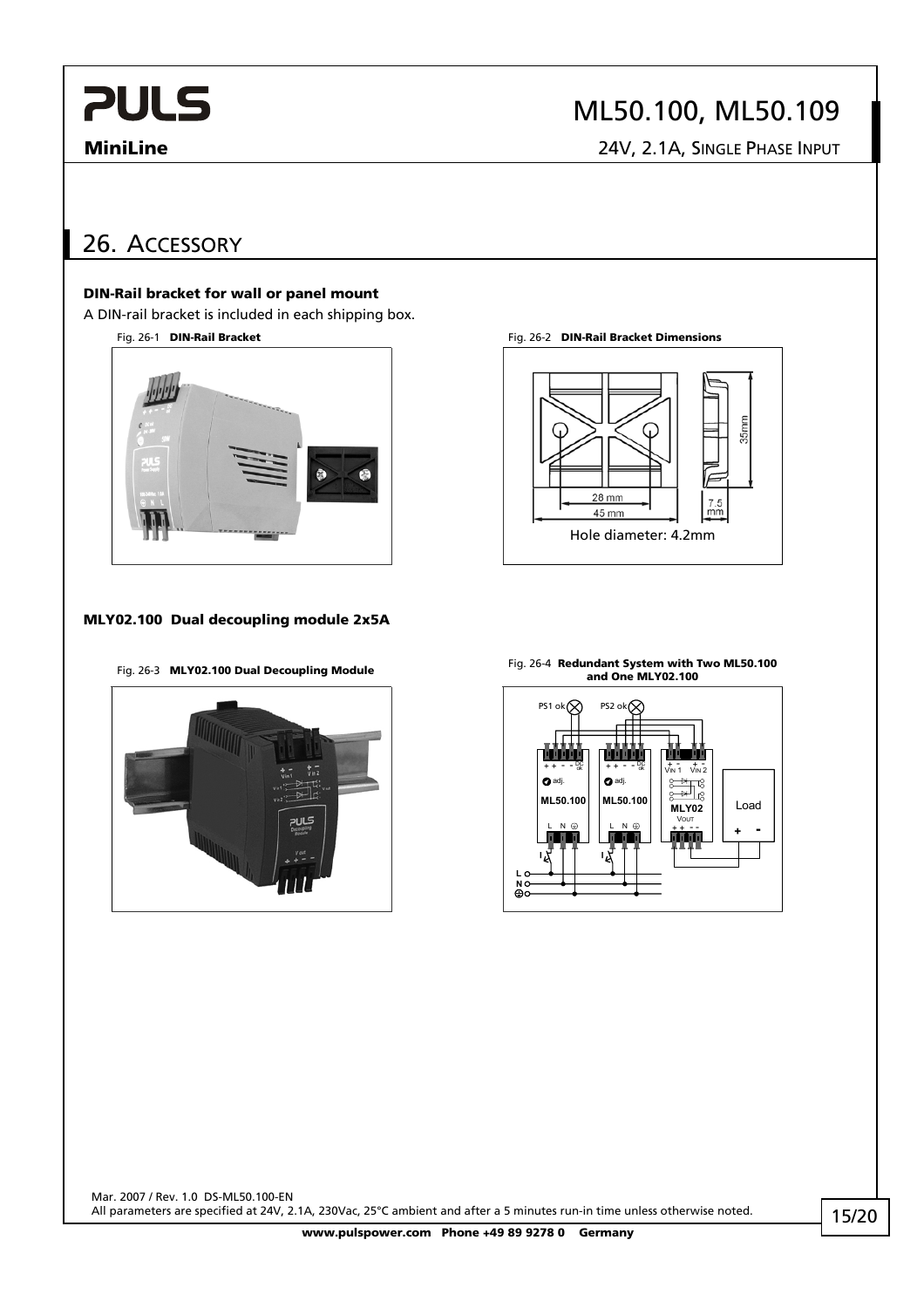**MiniLine** 24V, 2.1A, SINGLE PHASE INPUT

# 27. APPLICATION NOTES

### 27.1. PEAK CURRENT CAPARILITY

Solenoids, contactors and pneumatic modules often have a steady state (sealed) coil and a pick-up coil. The inrush current demand of the pick-up coil is several times higher than the steady state current and usually exceeds the nominal output current. The same situation applies, when starting a capacitive load.

Branch circuits are often protected with circuit breakers or fuses. In case of a short or an overload in the branch circuit, the protective device (fuse, circuit breaker) needs a certain amount of over-current to trip or to blow. The peak current capability ensures the safe operation of subsequent circuit breakers.

Assuming the input voltage is turned on before such an event, the built-in large sized output capacitors inside the power supply can deliver extra current. Discharging this capacitor causes a voltage dip on the output. The following two examples show typical voltage dips:



Output voltage dips from 24V to 16V.





### 27.2. BACK-FEEDING LOADS

Loads such as decelerating motors and inductors can feed voltage back to the power supply. This feature is also called return voltage immunity or resistance against Back- E.M.F. (Electro Magnetic Force).

This power supply is resistant and does not show malfunctioning when a load feeds back voltage to the power supply. It does not matter, whether the power supply is on or off.

The maximum allowed feed back voltage is 35Vdc. The absorbing energy can be calculated according to the built-in large sized output capacitor which is specified in chapter 10.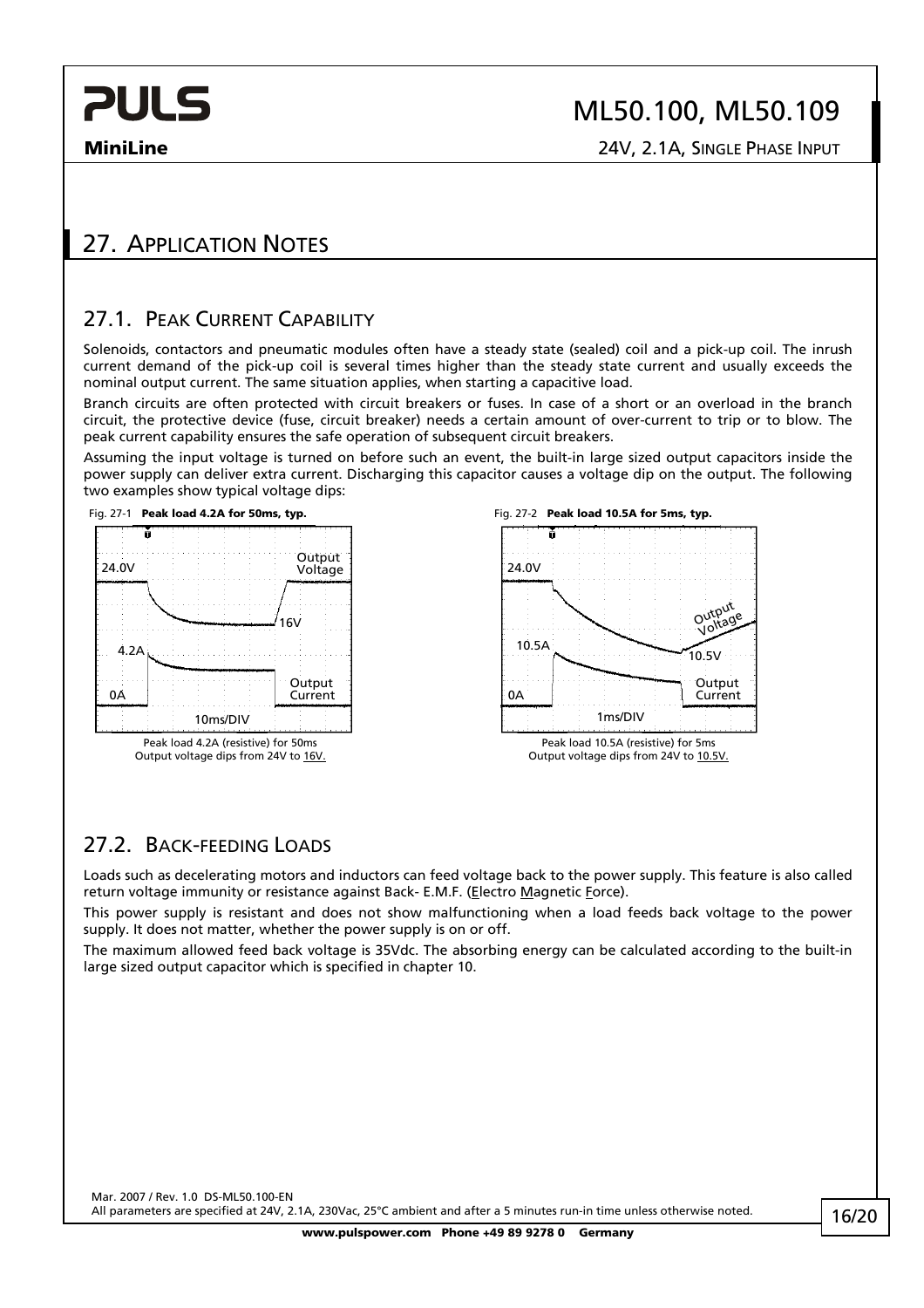# ML50.100, ML50.109

**MiniLine** 24V, 2.1A, SINGLE PHASE INPUT

### 27.3. SERIES OPERATION

The power supply can be put in series to increase the output voltage.

### Fig. 27-3 **Schematic for series operation Instructions for use in series:**



- a) It is possible to connect as many units in series as needed, providing the sum of the output voltage does not exceed 150Vdc.
- b) Voltages with a potential above 60Vdc are not SELV any more and can be dangerous. Such voltages must be installed with a protection against touching.
- c) For serial operation use power supplies of the same type.
- d) Earthing of the output is required when the sum of the output voltage is above 60Vdc.

Note: Avoid return voltage (e.g. from a decelerating motor or battery) which is applied to the output terminals.

### 27.4. PARALLEL USE TO INCREASE OUTPUT POWER

Several power supplies can be paralleled to increase the output power. The ML50.100 has no feature included which balances the load current between the power supplies. Usually the power supply with the higher adjusted output voltage draws current until it goes into current limitation. This means no harm to this power supply as long as the ambient temperature stays below 50°C. If a current sharing feature is required, choose the ML50.101 or ML50.111.



- a) Use only power supplies from the same series (ML-Series).
- b) Adjust the output voltages of all power supplies to approximately the same value (±200mV).
- c) A fuse (or diode) on the output is only required if more than three units are connected in parallel.
- d) Do not load terminals with more than 13A. Follow wiring instructions according to chapter 27.6
- e) Ensure that the ambient temperature of the power supply does not exceed 50°C.

### 27.5. PARALLEL USE FOR REDUNDANCY

Power supplies can be paralleled for redundancy to gain a higher system reliability. Redundant systems require a certain amount of extra power to support the load in case one power supply unit fails. The simplest way is to put two MiniLine power supplies in parallel. This is called a 1+1 redundancy. In case one power supply unit fails, the other one is automatically able to support the load current without any interruption. Redundant systems for a higher power demand are usually built in a N+1 method. E.g. Five power supplies, each rated for 2.1A are paralleled to build a 8A redundant system. If one unit fails, the 8A can still be drawn.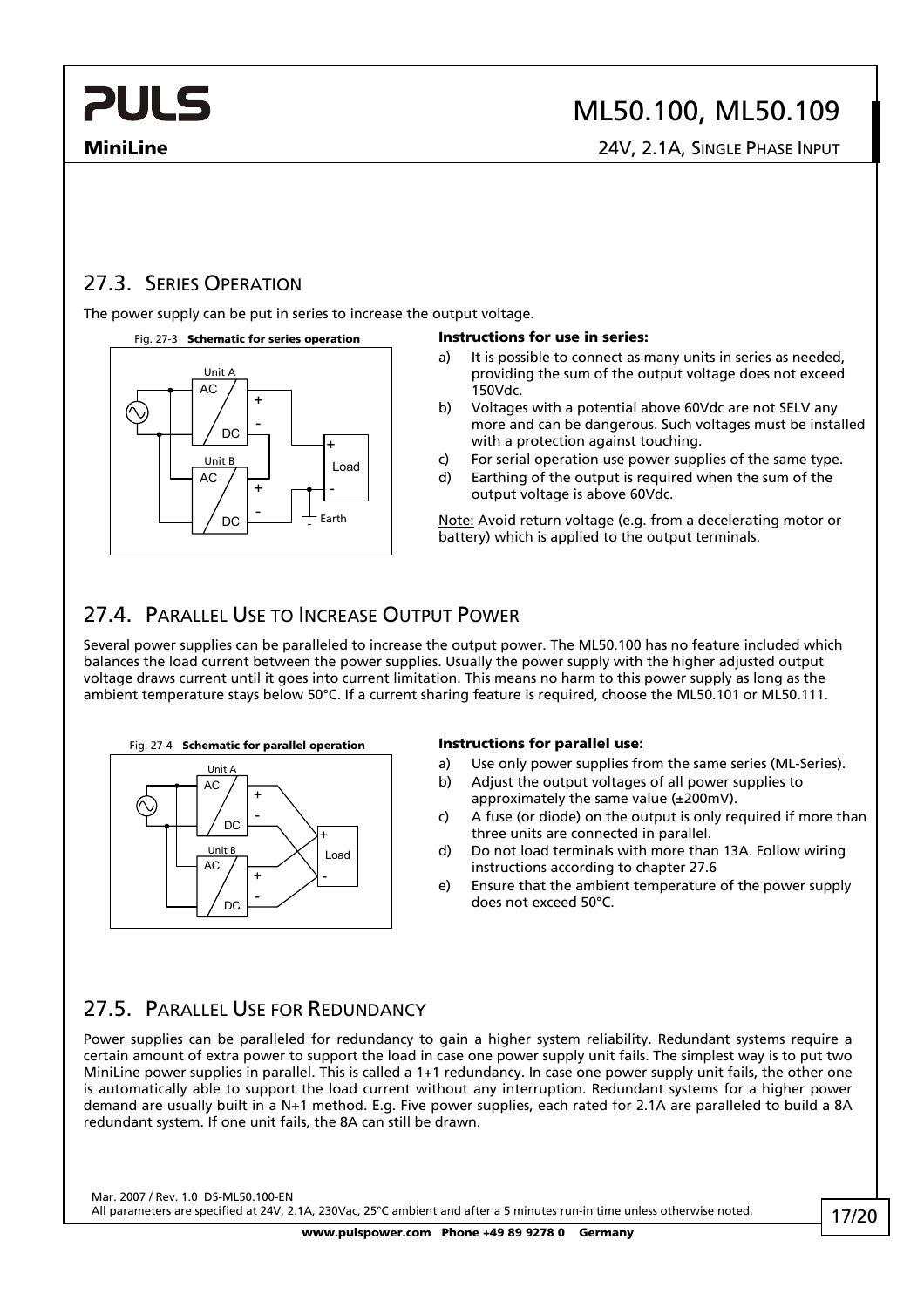## ML50.100, ML50.109

**MiniLine** 24V, 2.1A, SINGLE PHASE INPUT

**Please note:** This simple way to build a redundant system has two major disadvantages:

- The faulty power supply can not be recognized. The green LED will still be on since it is reverse-powered from the other power supply.
- It does not cover failures such as an internal short circuit in the secondary side of the power supply. In such a situation the defective unit becomes a load for the other power supplies and the output voltage can not be maintained any more.

This above conditions can be avoided by utilizing decoupling diodes which are included in the decoupling module MLY02.100.

Other recommendations for building redundant power systems:

- a) Use separate input fuses for each power supply.
- b) Monitor the individual power supply units. A DC-ok output is included in the ML50.100, ML50.101 and ML50.111. In all other cases, use the redundancy module YRM2.DIODE which has a monitoring circuit for each input included.
- c) When possible, connect each power supply to different phases of the mains network.

### 27.6. DAISY CHAINING OF OUTPUTS

Daisy chaining (jumping from one power supply output to the next) is allowed as long as the maximum current through one terminal pin does not exceed 13A. If the current is higher, use a separate distribution terminal block.





### 27.7. CHARGING OF BATTERIES

The power supply can be used for float-charging of lead-acid or maintenance free 24V VRLA batteries.

### **Instructions for charging batteries:**

- a) Ensure that the ambient temperature of the power supply does not exceed 50°C.
- b) Set the output voltage on a disconnected load, very precisely to the end-of-charge voltage according to the expected battery temperature.

| End-of-charge voltage | 27.8V | 27.5V | 27.15V | 26.8V |
|-----------------------|-------|-------|--------|-------|
| Battery temperature   | 1 ሰ°Ր | 20°C  | 30°C   | 40°C  |

- c) Use a 4A or 6A circuit breaker (or blocking diode ) between the power supply and the battery.
- d) Ensure that the output current of the power supply is below the allowed charging current of the battery.
- e) Use only matched batteries when putting 12V types in series.
- f) The return current to the power supply is typ. 10.7mA at 25Vdc when the power supply is switched off (except in case a blocking diode is utilized).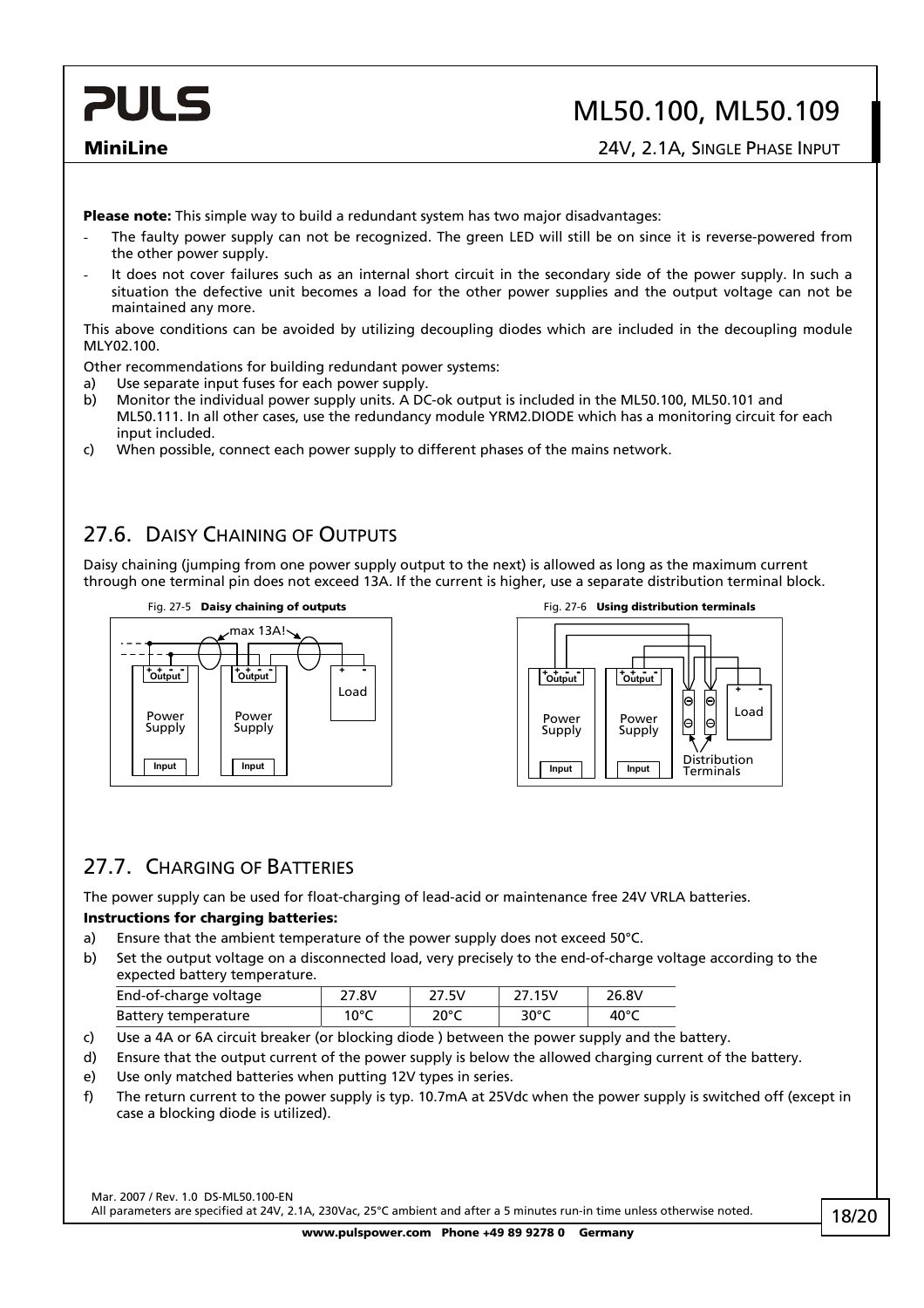## ML50.100, ML50.109

**MiniLine** 24V, 2.1A, SINGLE PHASE INPUT

### 27.8. EXTERNAL INPUT PROTECTION

The unit is tested and approved for branch circuits up to 15A (UL) or 16A (IEC). External protection is only required if the supplying branch has an ampacity greater than this. In some countries local regulations might apply so check local codes and requirements.

If an external protective device is utilized, a minimum value is required to avoid undesired tripping of the fuse.

|          |      | <b>B-Characteristic</b>  | C-Characteristic    |
|----------|------|--------------------------|---------------------|
| Ampacity |      | max. 15A (UL), 16A (IEC) | 15A (UL), 16A (IEC) |
|          | min. | 10A                      | 6A                  |

### 27.9. INDUCTIVE AND CAPACITIVE LOADS

The unit is designed to supply any type of load, including unlimited capacitive and inductive loads.

### 27.10. OPERATION ON TWO PHASES



### **Instructions for two phase operation:**

- a) A phase to phase connection is allowed as long as the supplying voltage is below 240V+10%.
- b) Use a fuse or a circuit breaker to protect the N input. The N input is internally not protected and is in this case connected to a hot wire.

Appropriate fuses or circuit breakers are specified in section 27.6 "External Input Protection".

### 27.11. USE IN A TIGHTLY SEALED ENCLOSURE

When the power supply is installed in a tightly sealed enclosure, the temperature inside the enclosure will be higher than the outside. The inside temperature defines the ambient temperature for the power supply.

Results from such an installation:

Power supply is placed in the middle of the box, no other heat producing equipment inside the box

| Enclosure:                   | Rittal Type IP66 Box PK 9510 100, plastic, 130x130x75mm                                       |
|------------------------------|-----------------------------------------------------------------------------------------------|
| Input:                       | 230Vac                                                                                        |
| Load:                        | 24V, 2.1A; load is placed outside the box                                                     |
| Temperature inside the box:  | 40.8°C (in the middle of the right side of the power supply with a distance of 1cm)           |
| Temperature outside the box: | $21.9^{\circ}$ C                                                                              |
| Temperature rise:            | 18.9K                                                                                         |
| Load:                        | 24V, 1.7A; (=80%) load is placed outside the box                                              |
| Temperature inside the box:  | 38.7 $\degree$ C (in the middle of the right side of the power supply with a distance of 1cm) |
| Temperature outside the box: | $21.7^{\circ}$ C                                                                              |
| Temperature rise:            | 17.0K                                                                                         |